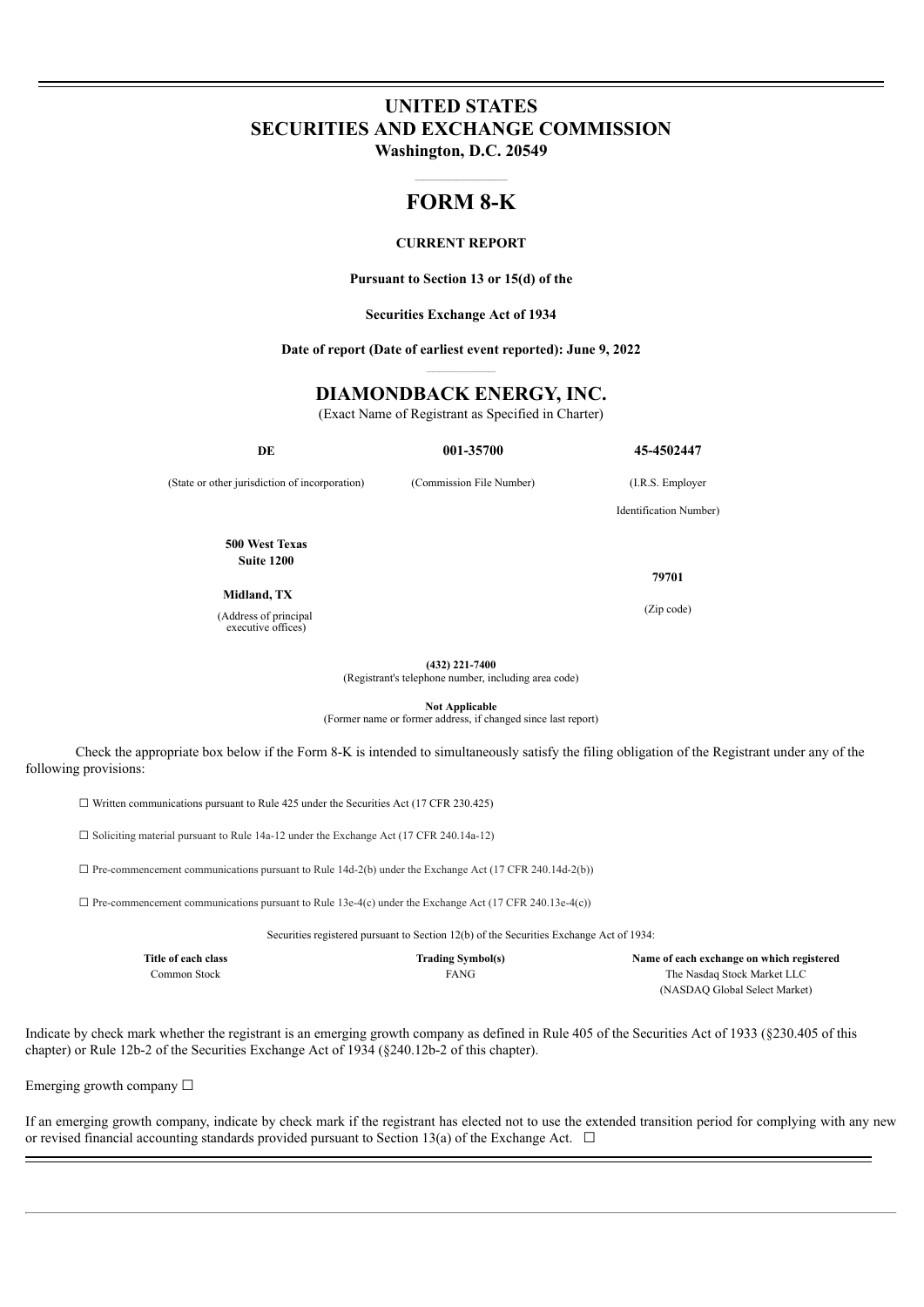#### **Item 5.07. Submission of Matters to a Vote of Security Holders.**

On June 9, 2022, Diamondback Energy, Inc. (the "Company") held its 2022 Annual Meeting of Stockholders (the "Annual Meeting") at 100 Oklahoma City Blvd, Oklahoma City, Oklahoma 73109. At the Annual Meeting, the Company's stockholders voted on three proposals, each of which is described in more detail in the Company's definitive proxy statement filed with the Securities and Exchange Commission on April 28, 2022. The following is a brief description of each matter voted upon and the results of such voting, including the number of votes cast for each matter and the number of votes cast against, abstentions and broker non-votes, if applicable, with respect to each matter.

#### **Proposal 1**

Travis D. Stice, Vincent K. Brooks, Michael P. Cross, David L. Houston, Stephanie K. Mains, Mark L. Plaumann, Melanie M. Trent and Steven E. West were elected to continue to serve as the Company's directors until the 2023 Annual Meeting of Stockholders or until their respective successors are duly elected and qualified. The results of the vote on Proposal 1 were as follows:

| <b>Name of Nominee</b> | For         | Against      | Abstain | <b>Non-Votes</b> |
|------------------------|-------------|--------------|---------|------------------|
| Travis D. Stice        | 130,433,599 | 14, 184, 318 | 89,015  | 12,991,219       |
| Vincent K. Brooks      | 134,936,926 | 9,293,909    | 476,097 | 12,991,219       |
| Michael P. Cross       | 139,605,107 | 5,010,163    | 91,662  | 12,991,219       |
| David L. Houston       | 139,622,796 | 4,999,802    | 84.334  | 12,991,219       |
| Stephanie K. Mains     | 141,825,240 | 2,812,305    | 69,387  | 12,991,219       |
| Mark L. Plaumann       | 139,257,463 | 5,224,864    | 224,605 | 12,991,219       |
| Melanie M. Trent       | 136,978,645 | 7,417,176    | 311,111 | 12,991,219       |
| Steven E. West         | 141,497,711 | 2,985,566    | 223,655 | 12,991,219       |

#### **Proposal 2**

The Company's stockholders approved, on an advisory basis, the compensation paid to the Company's named executive officers. The results of the vote on Proposal 2 were as follows:

| For                                        | ⊾gainst          | <b>\bstain</b> | Non-Votes |
|--------------------------------------------|------------------|----------------|-----------|
| $\sim$ = = $\sim$<br>$138.016 \cdot$<br>കര | 070<br>ኣ4ሉ<br>ັ້ | 44.295<br>т.∠  | 2991219   |

#### **Proposal 3**

The appointment of Grant Thornton LLP as the Company's independent auditors for the fiscal year ending December 31, 2022 was ratified. The results of the vote on Proposal 3 were as follows:

| For                                | <b>gainst</b>         | bstain                                                                                                                            | - Votes<br>Non-        |
|------------------------------------|-----------------------|-----------------------------------------------------------------------------------------------------------------------------------|------------------------|
| $4 - C$<br>$56-$<br>$\Delta$<br>-- | $\overline{A}$<br>086 | $\sim$<br>66.22<br>and the state of the state of the state of the state of the state of the state of the state of the state of th | _<br><b>CONTRACTOR</b> |